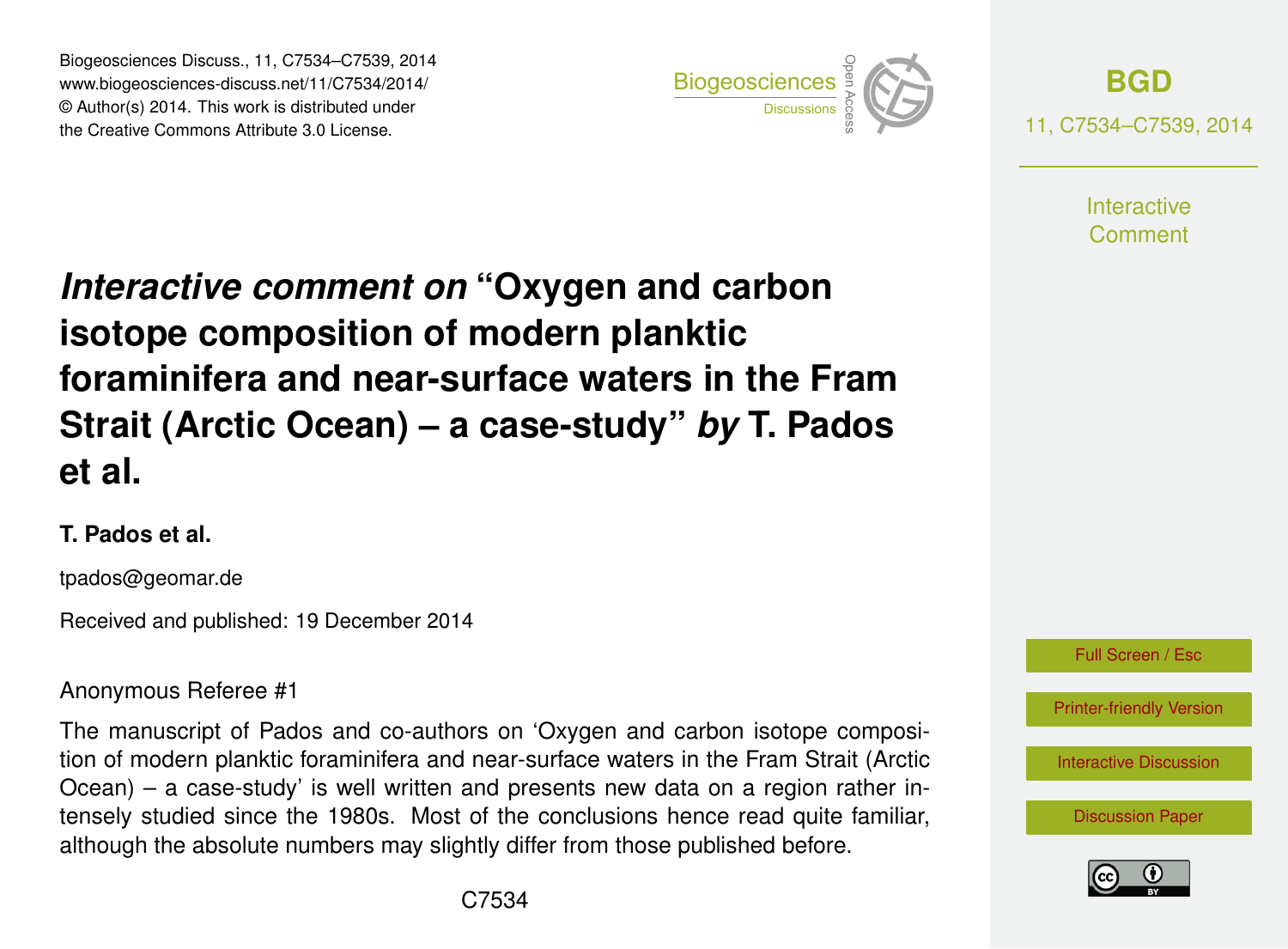1. Comment: In addition some of the results presented in the manuscript repeat those just published by the same authors (Pados and Spielhagen, 2014, Polar Research). For example, figure 2 of the present manuscript resembles figure 2 in Pados and Spielhagen (2014) [idem Table 1]. The data (standing stocks) presented in figures 5 and 6 of Pados and Spielhagen (2014) are exactly the same as in the present manuscript. The authors may want to present the data (T, S, and standing stocks) in a more synthetic way, though, and add a new perspective to the same story. However, despite all redundancies and duplications, the manuscript may still merit publication, to make sure that the precious new data are not getting lost.

Authors' general response: As mentioned in line 12-14 on page 8638, we analyzed in the above-mentioned two manuscripts (Pados and Spielhagen, 2014 and present manuscript) the same samples taken during cruise ARKXXVI/1. However, the aims of the two studies are completely different and they were meant to give a detailed description of planktic foraminiferal fauna in the sampled area from two different perspectives. Pados and Spielhagen, 2014 focuses on the ecology (faunal composition and depth distribution) of planktic foraminifera, while the present manuscript reports on the stable isotope composition of the tests and aims at discussing the effects of environmental factors on the oxygen and carbon isotope composition of the shells.

Our specific response to: [...] some of the results presented in the manuscript repeat those just published by the same authors (Pados and Spielhagen, 2014, Polar Research). For example, figure 2 of the present manuscript resembles figure 2 in Pados and Spielhagen (2014).

As the two papers are associated, the data presented in Pados and Spielhagen, 2014 holds important background information for present study as well. However, not every reader of present paper may want/will be able to download and read the other manuscript only to get an overview over the research area. Therefore, in chapter 4.2 we shortly summarized the results of Pados and Spielhagen, 2014. Moreover, we consider it absolutely necessary to give an overview of oceanic conditions (T, S) during 11, C7534–C7539, 2014

Interactive Comment

Full Screen / Esc

[Printer-friendly Version](http://www.biogeosciences-discuss.net/11/C7534/2014/bgd-11-C7534-2014-print.pdf)

[Interactive Discussion](http://www.biogeosciences-discuss.net/11/8635/2014/bgd-11-8635-2014-discussion.html)

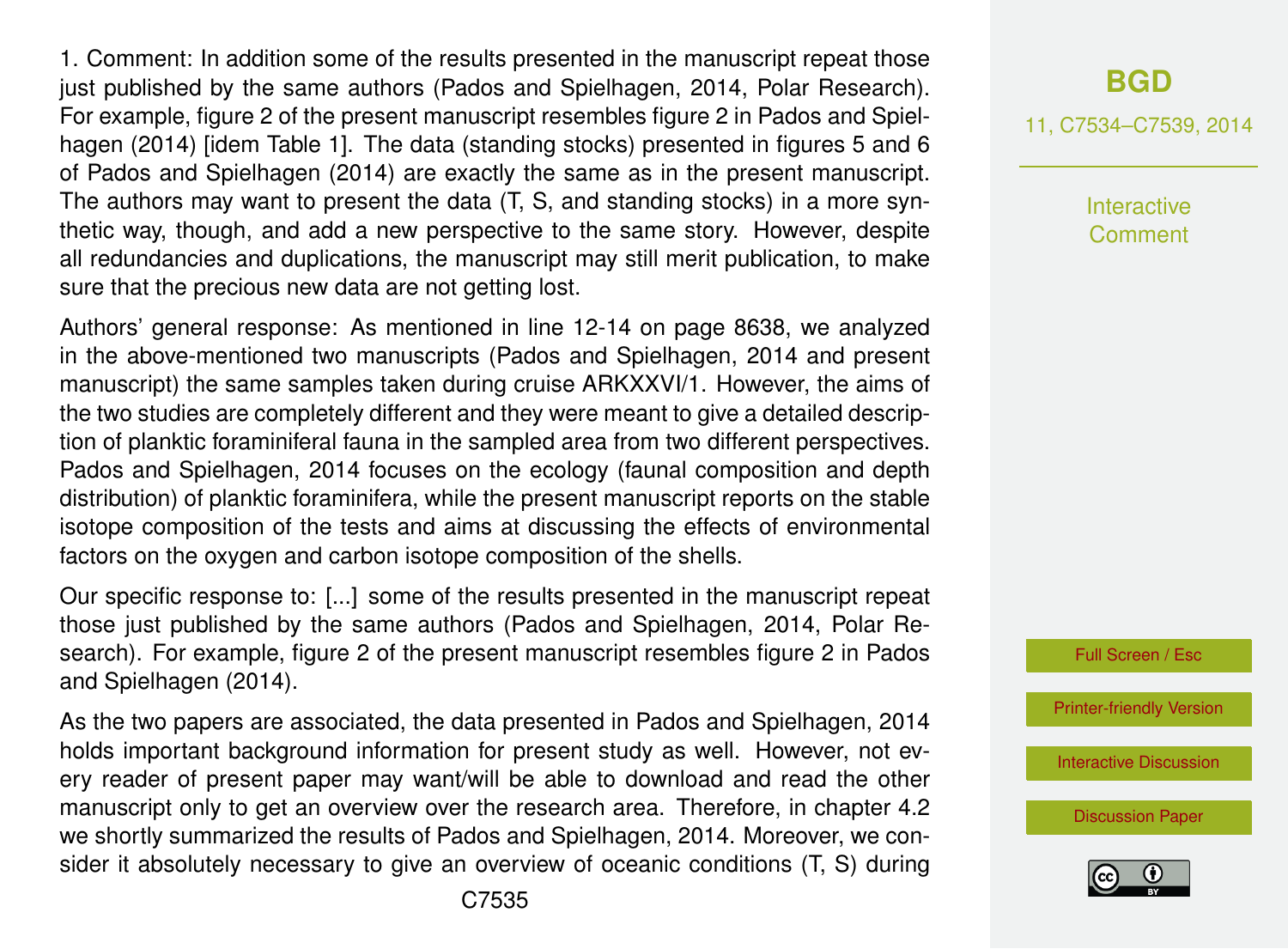sampling (Figure 2 in both manuscripts) since these data are crucial for understanding the isotope data presented and discussed.

Our specific response to: [...]The data (standing stocks) presented in figures 5 and 6 of Pados and Spielhagen (2014) are exactly the same as in the present manuscript.

Since figures 5 and 6 in the Polar Research manuscript are not shown in the BGD manuscript (and nothing similar either) we assume the reviewer means that figures 3 and 4 in the Polar Research manuscript resemble figures 5 and 6 in the BGD manuscript. However, while the first two show the species composition and the relative abundances in the samples, the latter two show standing stocks for the two species (calculation is explained in chapter 3 Materials and Methods). These figures 5 and 6 in the present manuscript aim to show the calculated calcification depths of the two species. This calcification depth is calculated from the standing stock, which therefore is important information in the present paper. Neither standing stocks nor calcification depths were shown or discussed in the Polar Research paper and thus they are new data when shown in the BDG manuscript.

2. Comment: On the scientific level, I have some concerns about the use of name and species concept of Neogloboquadrina pachyderma. The species concept is discussed in detail by Darling et al. (2006, Paleoceanography), and coiling direction may not be used to distinguish N. pachyderma (more left than right coiling) from N. incompta (more right than left coiling)[the authors may just skip '(sin.)' after 'N. pachyderma'].

Authors' response: The reviewer is right, from the genetical point of view it is not correct to use "Neogloboquadrina pachyderma (sin.)" for describing a species. We are aware of the problem, however we did not have the possibility to genetically analyze our samples, we could only visually differentiate the species. Therefore we follow the suggestion of the reviewer. In the revised manuscript we have added a sentence explaining that we use the term "Neogloboquadrina pachyderma" (with no addition of "sin."). However, we also state that for isotopical analyses we have used left-coiling specimens

## **[BGD](http://www.biogeosciences-discuss.net)**

11, C7534–C7539, 2014

Interactive Comment



[Printer-friendly Version](http://www.biogeosciences-discuss.net/11/C7534/2014/bgd-11-C7534-2014-print.pdf)

[Interactive Discussion](http://www.biogeosciences-discuss.net/11/8635/2014/bgd-11-8635-2014-discussion.html)

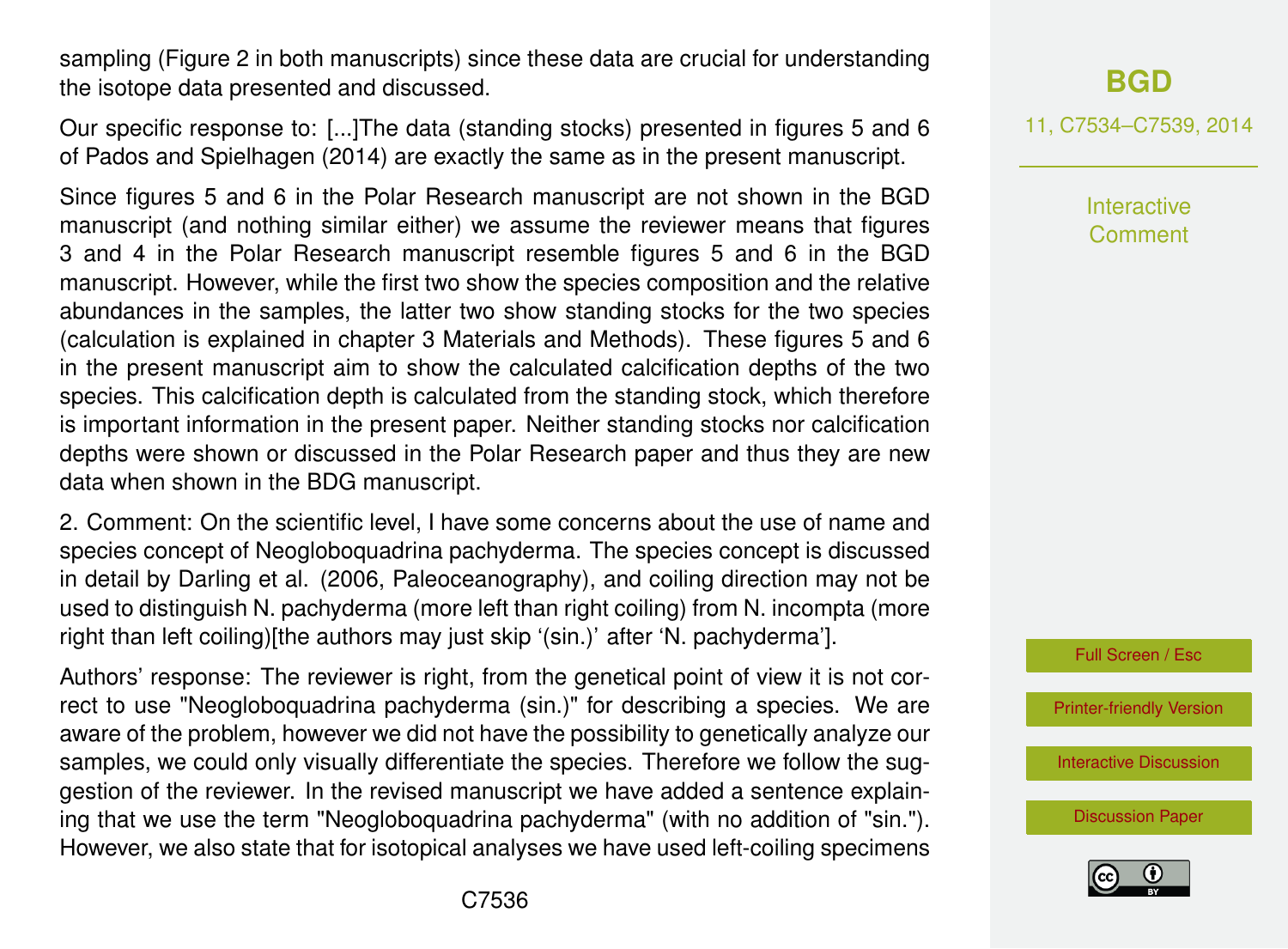only, which may genetically be (to a very minor amount) N. incompta. Considering the fact that each isotopic measurement was performed on a sample of several left-coiling specimens, we think it is still justified to use "Neogloboquadrina pachyderma" when discussing the results.

Changes in the manuscript: We have deleted "sin." after "N. pachyderma" and in the "Material and Methods" we have added a sentence explaining that we follow the species concept of Darling et al. (2006). Moreover we clarified that we used only left coiling specimens for the stable isotope analysis.

3. Comment: T. quinqueloba may or may not contain symbionts (page 8645, line 26 to page 8646, line 1), and which would affect the interpretation of the stable isotope signal (Hemleben et al. 1989, Ortiz et al. 1995). I would suspect that T. quinqueloba do not harbor symbionts at the high latitudes sample here.

Authors' response: The reviewer is right, Ortiz et al., 1995 describes T. quiqueloba collected in the California Current as asymbiotic. However, all studies conducted in high latitudes that we are aware of describe T. quinqueloba as symbiotic species (Schiebel and Hemleben, 2005, Palaeont. Zeitschr.; Simstich, 2003; Jensen, 1988, Ber. SFB 313; Hemleben et al., 1989; Be, 1977). We therefore assume that the observations of Ortiz et al. (1995) represent more the exception than the rule.

Changes in the manuscript: None.

4. Comment: I don't see how increasing river discharges at quite remote places would affect the stable isotope of the foraminifers sampled in the Fram Strait (page 8648, lines 17-23). Please explain.

Authors' response: Increasing river discharges (e.g., Peterson et al., 2002) in the last 8 decades have significantly changed the freshwater budget of the Arctic Ocean (Morison et al., 2012, Nature) and resulted in a net storage of freshwater here. Accordingly, model results (e.g., Holland et al., 2006, J. Clim.) indicate an increased freshwater

### **[BGD](http://www.biogeosciences-discuss.net)**

11, C7534–C7539, 2014

**Interactive Comment** 

Full Screen / Esc

[Printer-friendly Version](http://www.biogeosciences-discuss.net/11/C7534/2014/bgd-11-C7534-2014-print.pdf)

[Interactive Discussion](http://www.biogeosciences-discuss.net/11/8635/2014/bgd-11-8635-2014-discussion.html)

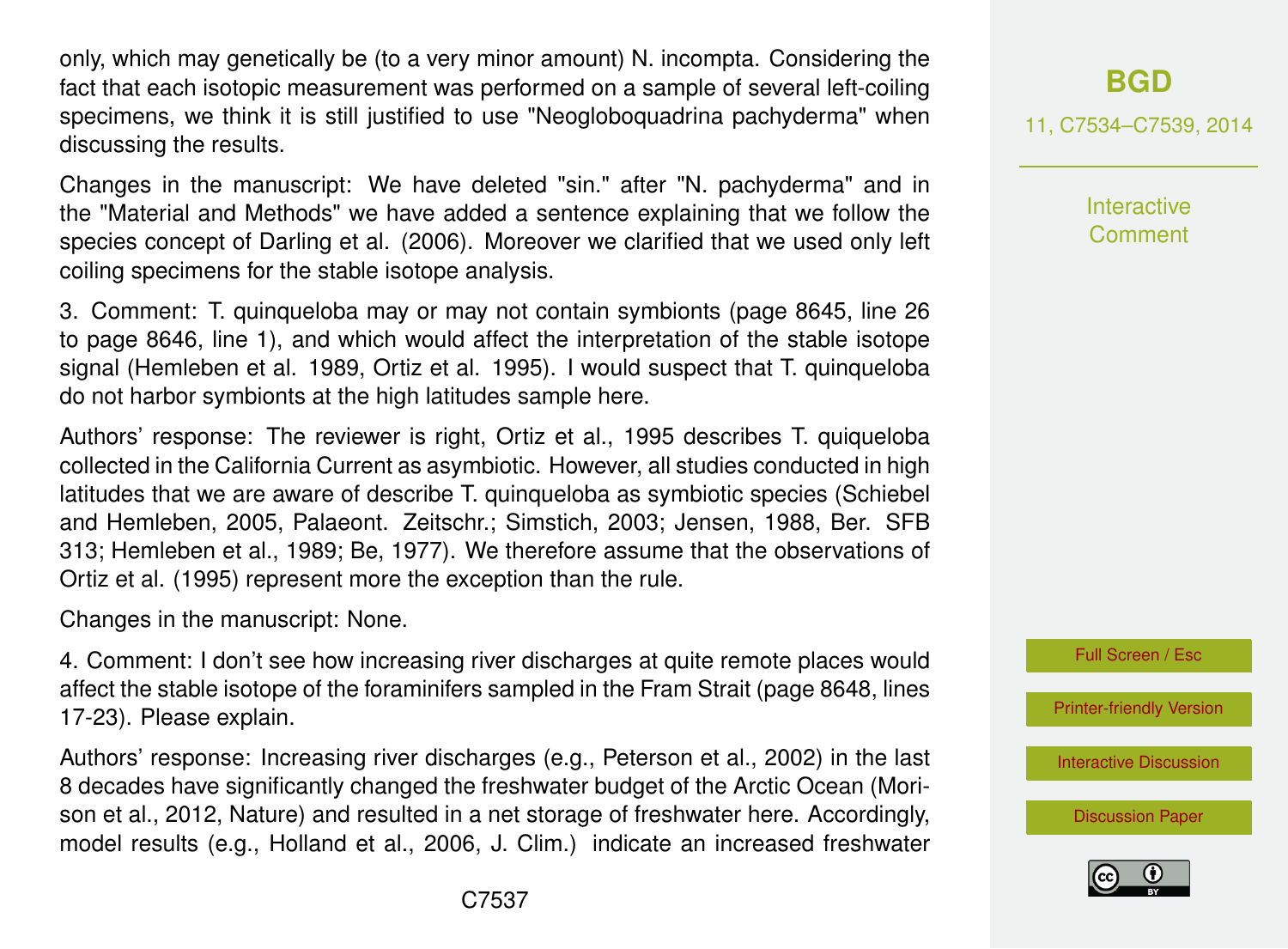export through Fram Strait in the 20th and 21st century. Since this export occurs in near-surface water masses inhabited by the planktic foraminifers, the isotopic composition of waters and contained foraminifers should have changed accordingly, resulting in a reduction of  $\delta$ 180 values.

Changes in the manuscript: We have added one sentence that explains this chain of arguments in more detail.

5. Comment: Chapter 5.3 on Carbon isotope values of DIC and foraminifera finally gives no answer on the question asked here. The idea of discussing the affect of the carbonate ion effect on the 13C signal of the foraminifer test analyzed here is good, but the data are possibly not suited for an in-depth discussion. The chapter hence ends with the unsatisfactory remark that offsets might be caused by differences in age (which might be true, but does not answer the question initially asked). I would suggest reorganize and shorten the chapter.

Authors' response: The reviewer is right, indeed we cannot discuss the carbonate ion effect (CIE) very detailed because as we mention in the manuscript we did not measure the carbonate ion concentration. However, since other factors can be excluded (at least to a certain degree), we consider it appropriate to propose a possible effect of the carbonate ion concentration on the carbon isotope composition of the shells. This may help to encourage interested colleagues to investigate this effect in the working area in more detail.

Changes in the manuscript: We have added a short remark to underline the importance of carbonate ion concentration data sets. Regarding the  $\delta$ 13C differences between fossil and modern foraminifera, we have shortened the discussion here and concentrate on a hint to the Suess effect.

6. Comment: Why not discussing differences with older data from the same region, to show an increasing (or not) effect of carbonate ion concentration on calcification at high latitudes over the past 20 years or so.

**[BGD](http://www.biogeosciences-discuss.net)**

11, C7534–C7539, 2014

Interactive Comment



[Printer-friendly Version](http://www.biogeosciences-discuss.net/11/C7534/2014/bgd-11-C7534-2014-print.pdf)

[Interactive Discussion](http://www.biogeosciences-discuss.net/11/8635/2014/bgd-11-8635-2014-discussion.html)